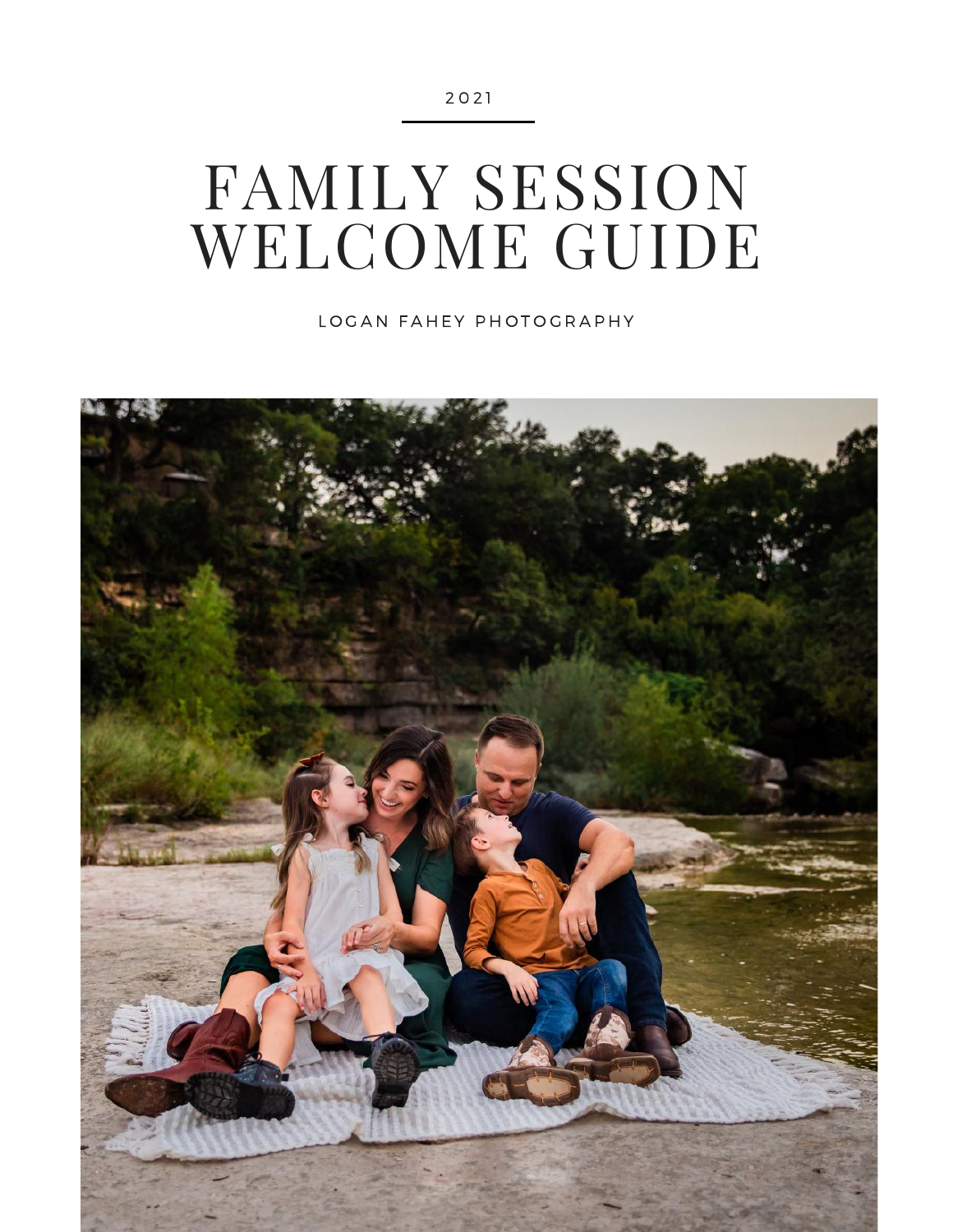

Hey Mama

*so g lad you stopped by*

Pour yourself a cold brew (or a big glass of red, no judgement zone) and make yourself at home. I'm so glad you stopped by!

My name is Logan, but I most often respond to "mama". I'm a coffee shop lover, outdoor adventurer, and Netflix enthusiast. I live for warm summer nights, with the sound of laughter filling our backyard,

Simple family photography is my jam (no ridiculous posing here, pinky promise). Documenting a story that words could never properly tell, is my goal for your family.

My approach to sessions is casual, light-hearted, and always from a mother's perspective. I want these images to bring a smile to your face every time you see them. But even more than that, I want your children to have tangible memories, long after we are gone.

Our kids are the most photographed generation to ever live. Let's not leave them with an outdated device full of snapshots. It is my job to provide you with more than just photos, but an experience from inquiry through delivery. I will guide you the entire process, providing you with an experience you'll look forward to each year.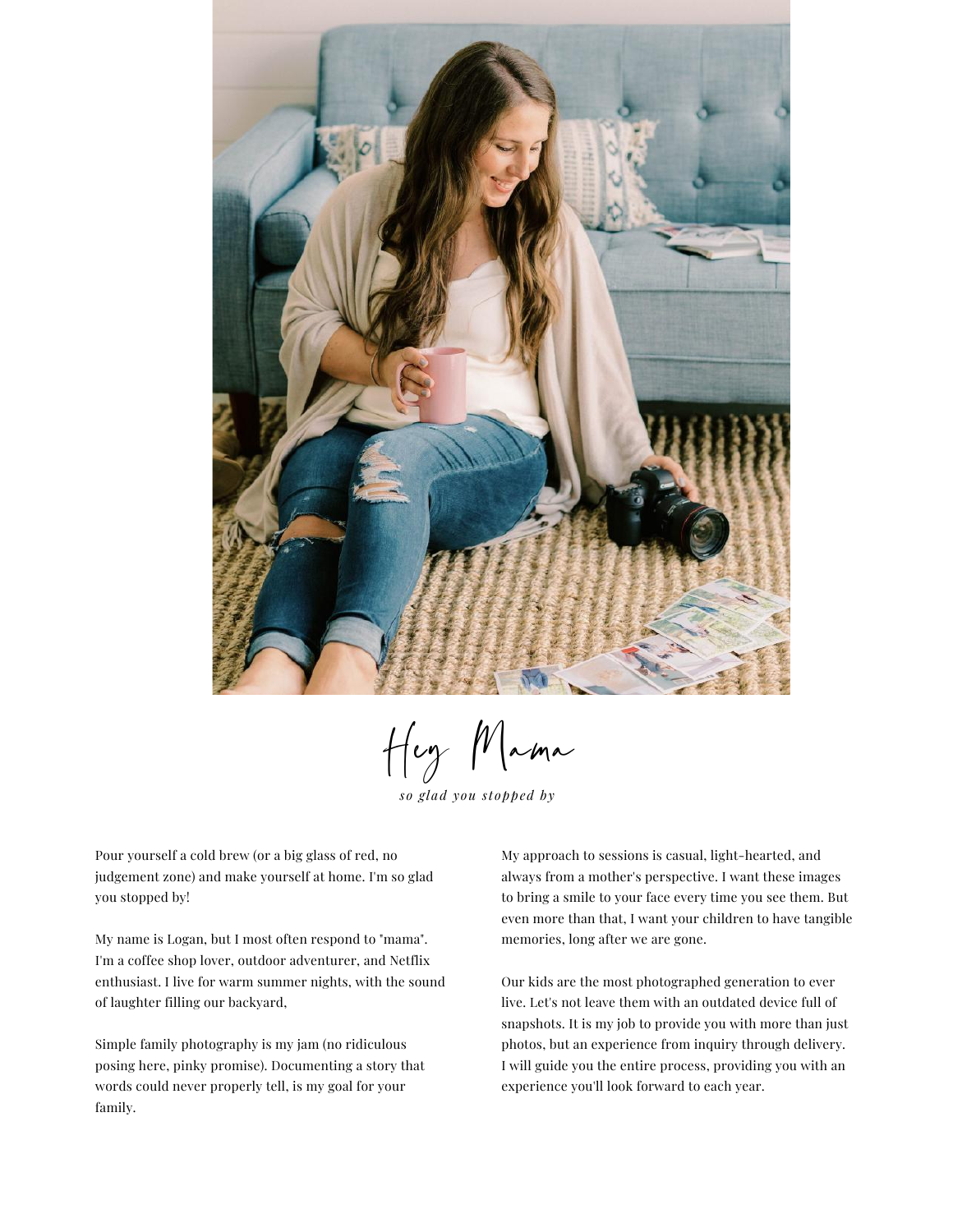the Dits

*he r e 's what you can expe c t f rom me*

## **Step 1: Check Availability**

I usually book out a few months in advance. The first step we should take is to be sure I'm available roughly 10 - 14 days around the time you hope to have your session. Click [here](https://loganfaheyphotography.hbportal.co/schedule/5eed3104af9ce4001b264442) for online calendar of availability.

## **Step 2: Sign Contract and Pay Retainer**

Once you have chosen a date on my online calendar, you will receive an email with a contract and retainer to e-sign to finalize your booking.

#### **Step 3: Review Tips**

The next step is to follow the tips and clothing suggestions on the following page for a smooth and successful session. Preparation is key, let's make this stress-free! Feel free to reach out to me for more suggestions!

### **Step 4: Pay Your Remaining Balance:**

Prior to your session or on the day of the session, you will be required to pay your remaining balance. You'll still have opportunity to upgrade your collection if you like though at your sales session.

## **Step 5: Questionnaire and Session**

Your family session will be roughly 45-60 minutes long. You will receive a questionnaire to fill out so we can finalize the location for the session. Please bring along any extra props or items you'd like included in your photos.

# **Step 6: Gallery Delivery**

Within two weeks you will receive your gallery!

## **Step 7: Want prints or an album?**

If you have ordered prints, framed photos or albums I will let you know when they are ready, usually within 3-4 weeks!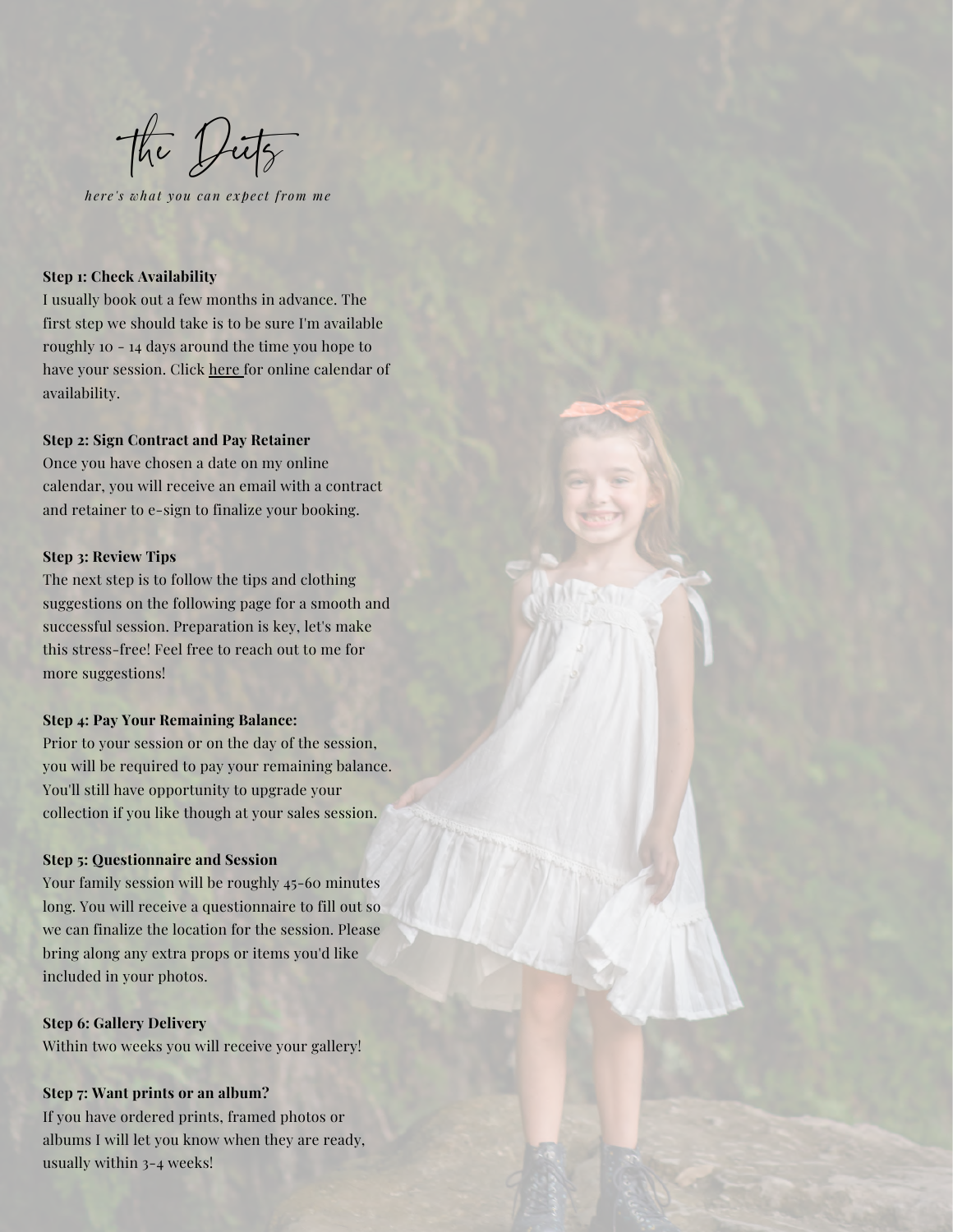

Packages & Pricing

# *Collection 01- Full Session*

Entire gallery of 30+ photos Print Release Rights Hour long session Customized session Wardrobe and Styling Help In home or Outdoor Session

## *Collection 02- Mini Session*

*15* Digital Images 30 minute session Gallery of 30+ to choose from Print Release Rights Customized session In home or Outdoor Session

*\$600*

*\$400*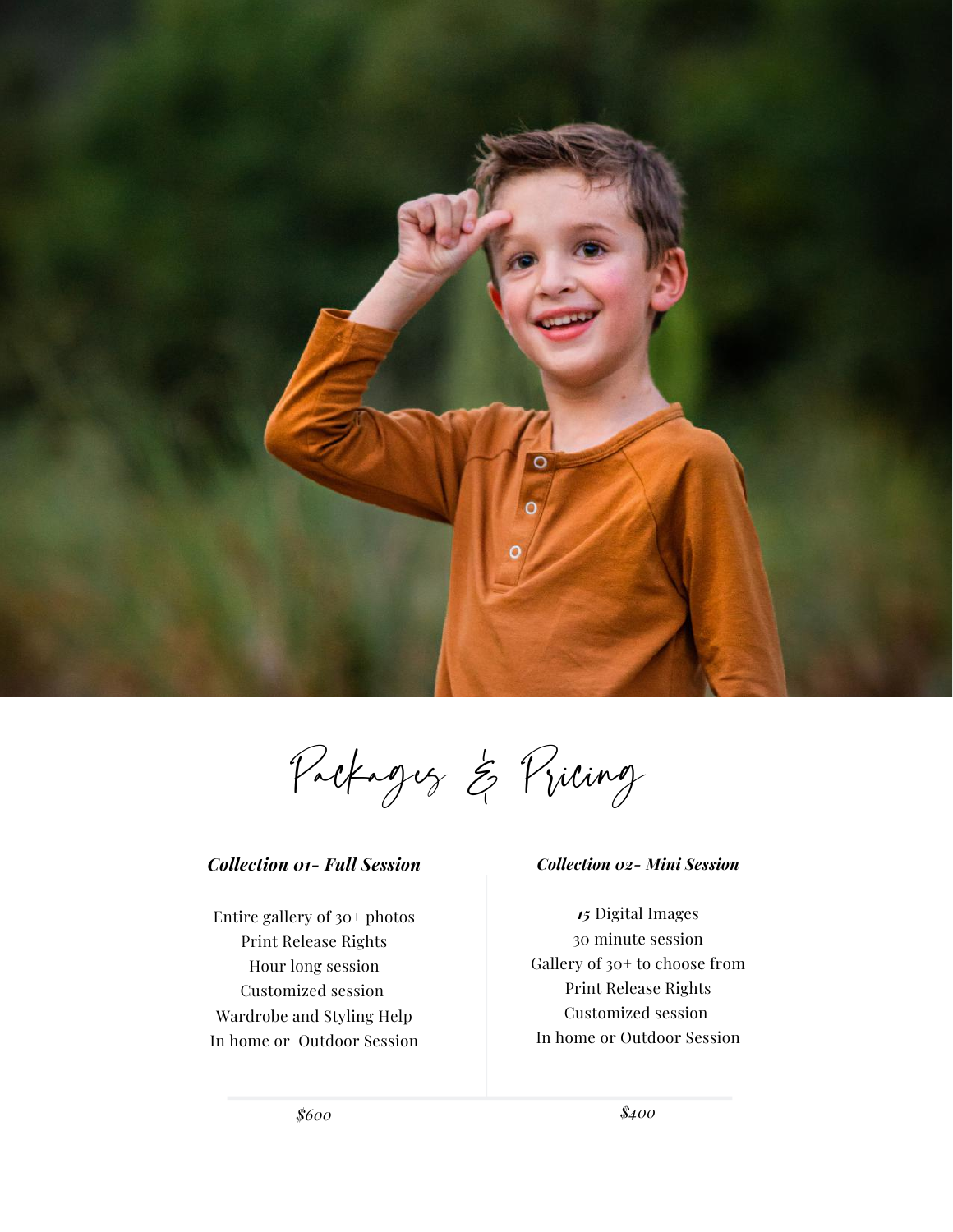

tips & tricks

*smooth & suc c e ssful family s e ssions*

# *Tip 01*

*Tip 02*

Plan your session around nap times for your littles. We want to make sure they are as happy as possible so it's helpful to schedule either a couple hours before or soon after naps.

Be sure to coordinate your colors together. You can refer to my clothing guide pinterest board that I will send through email. It's recommended that you wear neutrals and have pops of color.

# *Tip 03*

Be EXCITED for your photos! Hype it up and make it super fun for your kiddos! Funny faces and tickles fights are all welcome here As a former elementary school teacher, I can promise your kids will have fun during our session!

# *Tip 04*

Enjoy the experience! Family photos are meant to be memorable, not miserable.

We'll have the best time together capturing all of the sweet moments.